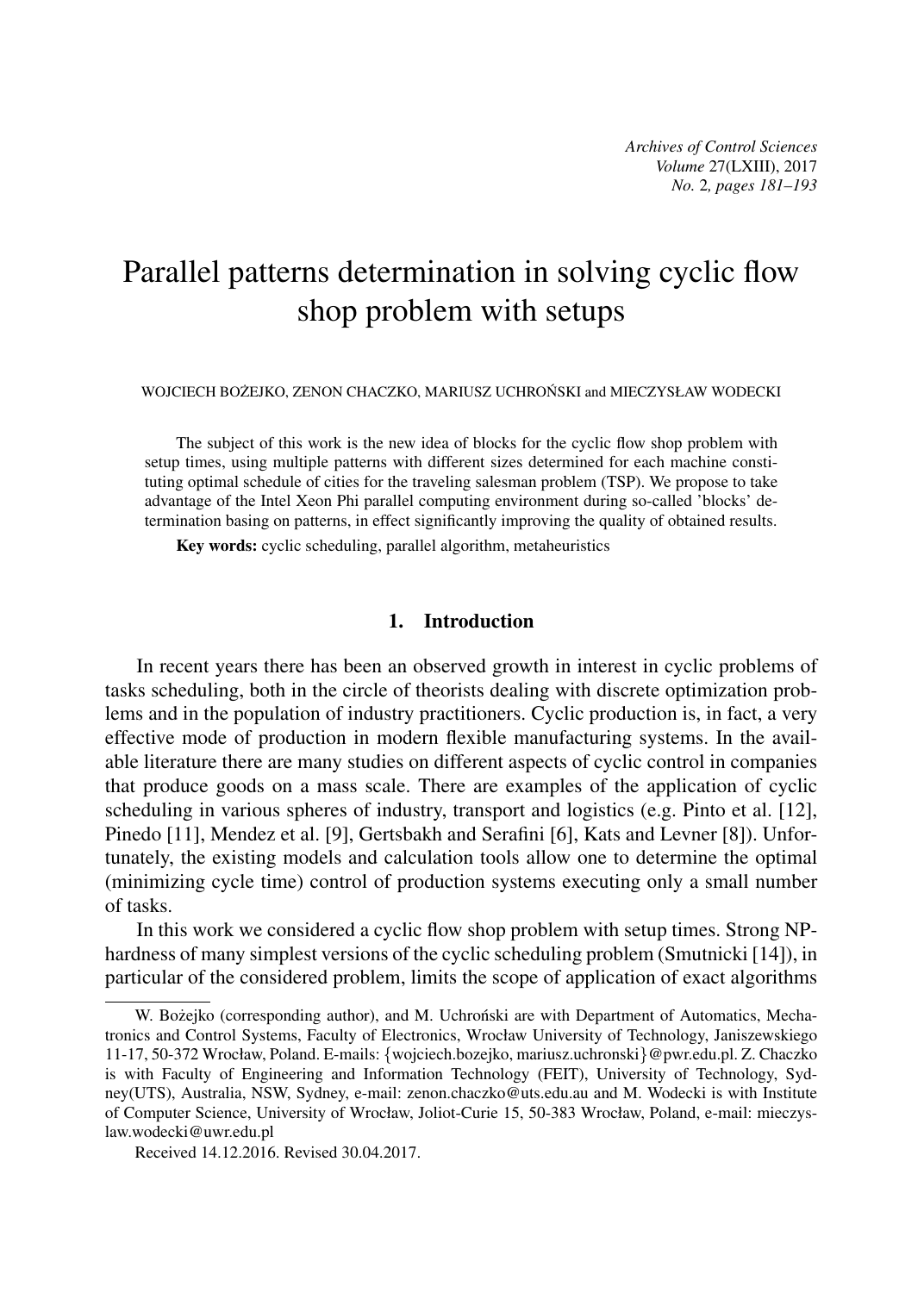in instances with low number of tasks, but in the context of minimizing the design cycle time and the use of exact algorithms, it seems to be fully justified (Brucker et al. [5]). However, due to the NP-hardness, to determine satisfactory solutions there are common fast approximate algorithms used, based on local search techniques , such as: simulated annealing (in parallel version Bozejko et al.  $[2]$ ) or tabu search (Bozejko et al.  $[3]$ ). Methods of this type are usually based on a two-level decomposition of the problem: determination of the optimum order of tasks (upper level) and multiple determination of the minimum criteria for a given sequence of tasks (lower level).

While for classic, non-cyclic scheduling problems, a solution to the lower level problem can be obtained in a time-efficient manner by analyzing a specific graph, in case of such a posed problem the solution to lower level is relatively time-consuming because it generally requires solving oflinear programming problem. Therefore, any special properties, including these allowing for more efficient calculation of the cycle time, the search of schedule and limiting the cardinality of locally searched neighborhood or acceleration of the speed of the viewing are very desirable.

In the presented paper, we are proposing the use of new eliminating properties, including the so-called patterns to reduce the number of solutions viewed when generating neighborhood with local search algorithms, such as the tabu search with prohibitions or simulated annealing. Determination of the patterns may be performed either sequentially, or in parallel, using a multiprocessing computations environment. Relevant properties were formulated using the PRAM model machine which is standard for the theoretical verification of the computational complexity of parallel algorithms.

The reminder of hte paper is organized as follows. Section 2 presents a problem description. Its mathematical model is proposed in the section 3. Section 4 contains proposed solution methid in which we define adn use blocks of tasks. Results of computational experiments are discussed in section 5. Conclusions and comments are presented in the Section 6.

#### 2. Problem description

The problem of cyclic production considered in this work may be formulated as follows: there is a set of *n* tasks given  $\mathcal{I} = \{1, 2, ..., n\}$ , to be performed cyclically (repeatedly) on machines from the set  $M = \{1, 2, ..., m\}$ . Any task should be performed in sequence on each of *m* machines  $1, 2, \ldots, m$  (technological line). Task  $j \in \mathcal{I}$  is a sequence *m* operations  $O_{1,j}, O_{2,j}, \ldots, O_{m,j}$ . Operation  $O_{k,j}$  corresponds to the activity of execution of task *j* on machine *k*, in time  $p_{k,j}$  ( $k = 1, 2, \ldots, m, j = 1, 2, \ldots, n$ ). After the completion, and before the start of the next operation a machine setup is performed. Let  $s_{i,j}^k$   $(k \in \mathcal{M}, i \neq j \ i, j \in \mathcal{I})$  be the setup time between operation  $O_{k,i}$  and  $O_{k,j}$ .

A set of tasks in a single cycle is called a MPS (*minimal part set*). MPSs are processed cyclically, one by one.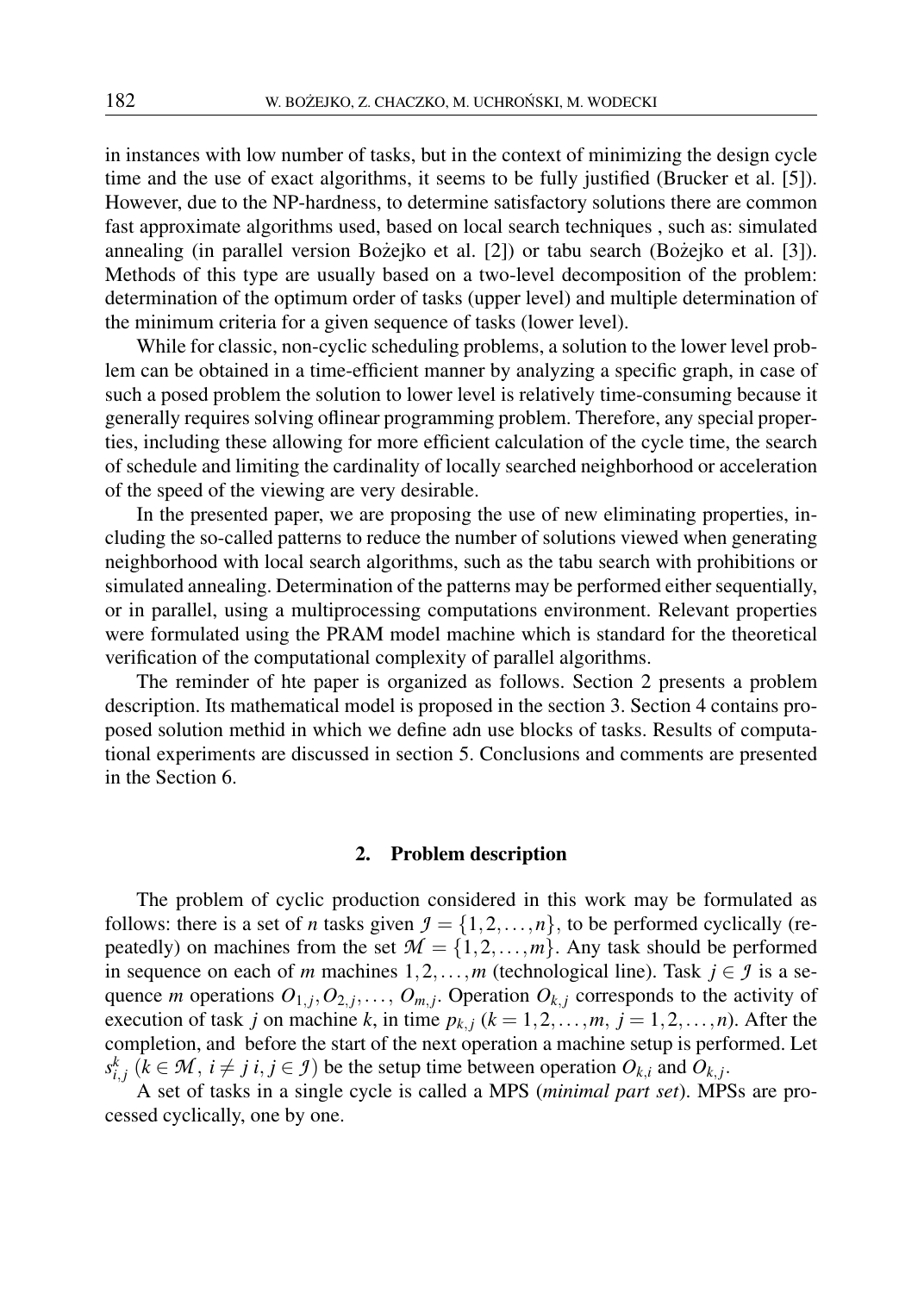One should determine the order of tasks (the same for each machine), which minimizes cycle time, i.e. the moment of commencement of tasks execution from the set *J* in the next cycle. In applying this, the following constraints must be met:

- (*a*) each operation can only be performed by one machine,
- (*b*) no machine can perform more than one operation at the same time,
- (*c*) the order of the technological line of operations execution must be preserved,
- (*d*) execution of any operation cannot be interrupted before its completion,
- (*e*) each machine, between sequentially performed operations, requires setups,
- (*f*) each operation is executed sequentially (in successive MPSs) after the cycle time is completed.

The considered problem boils down to determining the starting moments of the tasks execution on machines that meet the constraints (a)  $-$  (f), so that the cycle time (the time after which the task is performed in a subsequent MPS) is minimised.

We assume that in each of the MPS, on each machine, the tasks are executed in the same order. Therefore, in a cyclic schedule, the order of tasks execution on machines can be represented by a permutation of the tasks in the first MPS. On this basis we can determine the beginning moments of tasks execution on machines in the first MPS. Increasing them by multiples of the cycle time, we obtain the beginning moments of tasks execution in any of MPSs (commencement of execution of any of the operation in the consecutive MPS should be increased by the cycle time). Let  $\Phi$  be the set of all permutations of the elements from a set of tasks *J* . Therefore, the considered in the work problem comes down to the determination of permutations of tasks (element from the set  $\Phi$ ) minimizing the length of cycle time. In short the problem will be denoted by CFS (*Cyclic Flow Shop*).

## 3. Mathematical model

Let  $[S^k]_{m \times n}$  be a matrix of beginning moments of tasks execution of *k*-th MPS (for the established order  $\pi \in \Phi$ ), where  $S^k_{i,j}$  denotes the beginning time moment of execution of task *j* on *i* machine. We assume that tasks in the following MPSs are performed cyclically. This means that there is a fixed  $T(\pi)$  (period) such that

$$
S_{i,\pi(j)}^{k+1} = S_{i,\pi(j)}^k + T(\pi), \ \ i = 1,...,m, \ j = 1,...,n, \ k = 1,2,... \tag{1}
$$

Period  $T(\pi)$  depends of course on permutation  $\pi$  and is called *cycle time* of the system. The minimum value  $T(\pi)$ , for a fixed  $\pi$ , will be called *minimum cycle time* and denoted by  $T^*(\pi)$ . Since the order of tasks execution in any MPS is the same, it is enough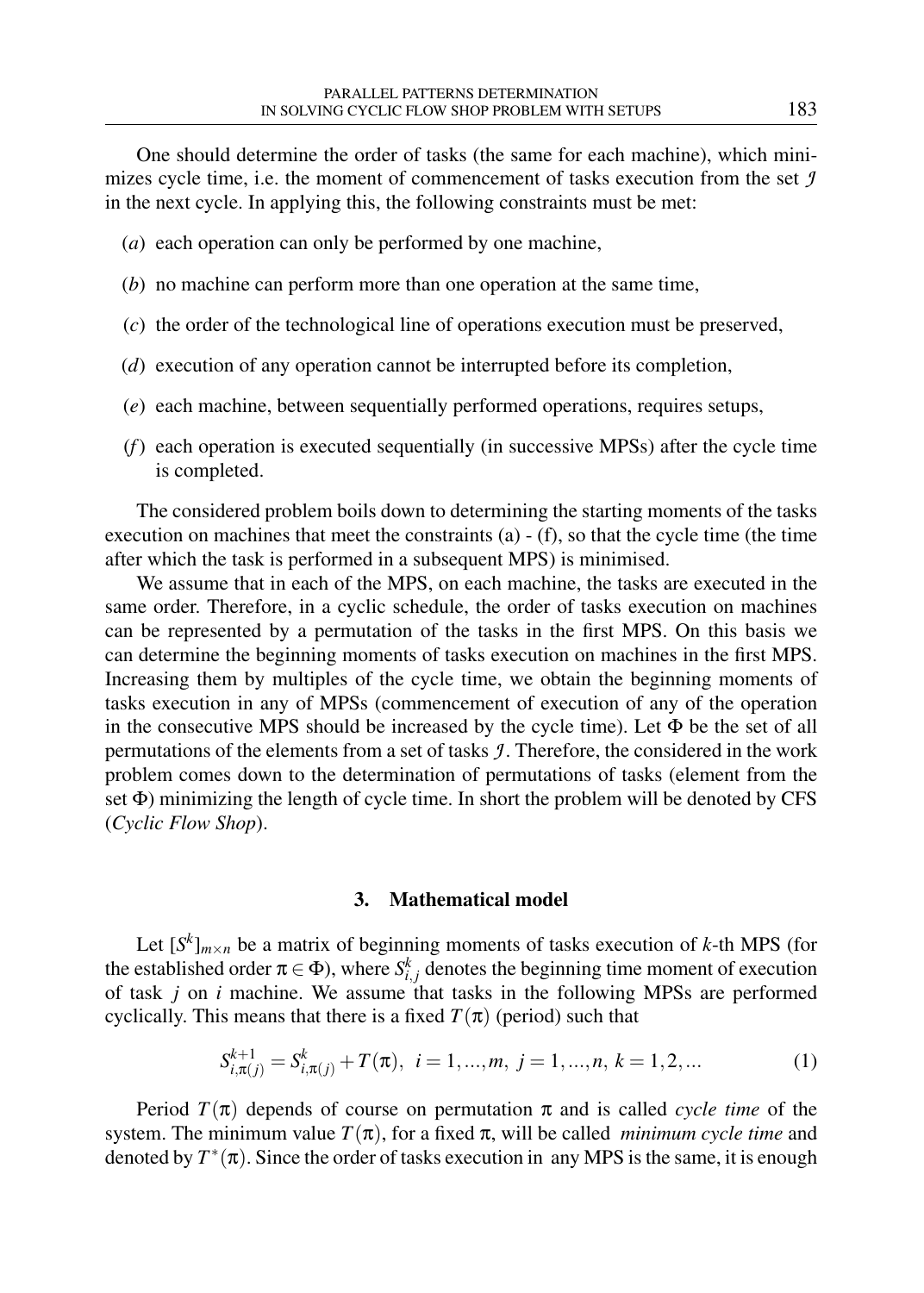to designate a sequence of tasks  $\pi$  for one *(the first)* MPS and make its shift by  $k \cdot T(\pi)$ ,  $k=1,2,...$  on timeline. For a fixed order of execution of tasks  $\pi \in \Phi$ , optimum value of cycle time  $T^*(\pi)$  can be determined by solving the corresponding linear programming task(see Bozejko i in.  $[1]$ ). For any order of tasks execution in the first MPS, solving the above linear programming task, there can be the minimum time cycle in polynomial time determined. In case of an exact algorithm's (complete overview) solution to CFS problem should be therefore done for each of *n*! permutations - element of the set Φ. For real-life instances sizes it will be impossible due to computations time, so in the next chapter we propose an approximate method for solving the CFS problem .

## 4. Solution method

In many heuristic algorithms solving NP-hard problems, there are neighborhoods viewed, i.e. subsets of solution space. In case where solutions to the problem are permutations, usually the neighborhoods are generated by insert- or swap-type moves and their compositions [4]. They consist of changing positions of elements in the permutation. The number of elements of such neighborhood is at least  $n(n-1)/2$ , where *n* is the number of tasks. In practical applications (with large *n*), neighborhood viewing is the most time consuming part of the algorithm. It follows from the descriptions in the literature concerning computational experiments that the number of iterations of the algorithm has a direct impact on the quality of designated solutions. Hence, there is the search of methods accelerating action of a single iteration of the algorithm. One of them relies in the reduction of the number of elements of the neighborhood, their parallel generation and viewing. In the case of tasks scheduling problems on multiple machines with the minimization of tasks execution time (*Cmax*) 'block eliminating properties' are successfully used [7]. Similar properties are to be applied in the algorithm solving the problem of determining minimum cycle time, more specifically - a minimum time of running of a single machine. They allow its users to eliminate elements from the neighborhood that do not directly provide animprovement on the best solution found so far.

The work [3] describes a method solving the CFS problem and a sequential algorithm of search with prohibitions. In a further part of the chapter there is a summary of the main elements of the method presented.

For a set permutation  $\pi \in \Phi$  and machine  $k \in \mathcal{M}$ 

$$
T_k(\pi) = \sum_{i=1}^{n-1} (p_{k,\pi(i)} + s_{\pi(i),\pi(i+1)}^k) + p_{k,\pi(n)} + s_{\pi(n),\pi(1)}^k
$$
 (2)

is the time of execution of tasks in the order  $\pi$ , with setups performed between task  $\pi(n)$ , and  $\pi(1)$  (i.e. the last task in the given MPS, and the first in the next). It is easy to prove that the minimum cycle time

$$
T^*(\pi) = \max\{T_i(\pi): i = 1, 2, \dots, m\}.
$$
 (3)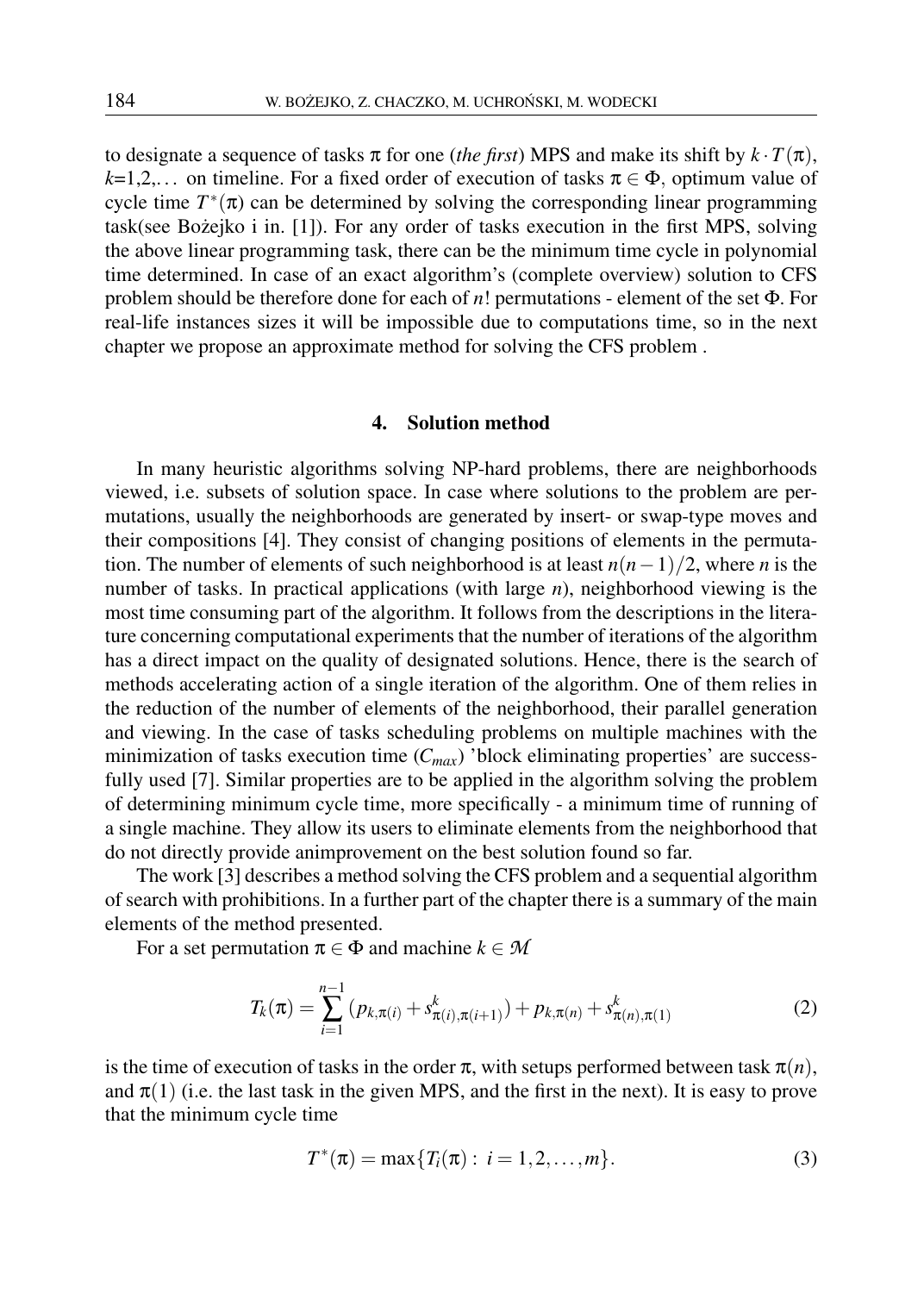Property 1 ([3])*. The necessary condition reducing the value of the minimum cycle time T ∗* (β) *is shortening of the running time of k-th machine, i.e. reducing of Tk*(β)*, where T*<sup>\*</sup>(β) = *T<sub>k</sub>*(β)*.* 

Designation of the minimum running time of *k*-th machine, i.e. the value min ${T_k(\delta)}$ : δ *∈* Φ*}* can be reduced to following traveling salesman problem.

- Let  $H_k = (\mathcal{V}, \mathcal{E}; p, s)$  be a complete graph, where
- a set of vertices:  $\nu = \gamma$ ,
- a set of edges:  $E = \{(v, u) : v \neq u, v, u \in V\}$ ,
- weights of vertices:  $p(v) = p_{k,v}$ ,  $v \in V$ ,
- weight of edges:  $s(e) = s_{i,j}^k$ ,  $e = (i, j) \in \mathcal{E}$ .

**Property 2** ([3]) *The running time of k-th machine*  $T_k(\pi)$  *is equal to the length (i.e. sum of the weights of vertices and edges) of Hamiltonian cycle*  $(\pi(1), \pi(2), \ldots, \pi(n), \pi(1))$  *in graph*  $H_k$ .

Property 3 ([3]) *Minimum running time of k-th machine is equal to the length of the salesman path in the graph Hk, i.e. the minimum (due to the length) Hamiltonian cycle.*

Let  $\pi_k^*$  be the optimal salesman path way in a graph  $H_k$  ( $k = 1, 2, ..., m$ ), which is also an optimal (i.e. minimal due to the execution time) order of the tasks from the set *J* on *k*-th machine. This permutation will be called *a pattern* for *k*-th machine.

In order to reduce the running time of *k*-th machine  $T_k(\pi)$  from  $\pi$  there will be permutations generated, taking into account the existence of the individual elements in the pattern. Patterns also allow to eliminate the elements of the neighborhood which do not give an improvement of the current value of cycle time in local search algorithms.

#### 4.1. Tasks blocks

Let

$$
B = (\pi(a), \pi(a+1), \dots, \pi(b)),
$$
 (4)

be a sequence of occurring immediately after another tasks in permutation  $\pi \in \Phi$ ,  $\pi_k^*$ *pattern* for *k*-th machine and  $u, v \ (u \neq v, 1 \leq u, v \leq n)$  a pair of numbers such that:

**W1**:  $\pi(a) = \pi^*(u), \pi(a+1) = \pi^*(u+1), \ldots, \pi(b-1) = \pi^*(v-1),$  $\pi(b) = \pi^*(v)$ , or

**W2:** 
$$
\pi(b) = \pi^*(u), \pi(b-1) = \pi^*(u+1), ..., \pi(a+1) = \pi^*(v-1),
$$
  
 $\pi(a) = \pi^*(v)$ 

W3: *B* is the maximum subsequence due to the inclusion, i.e. it can be enlarged neither by an element  $\pi(a-1)$ , nor by  $\pi(b+1)$ , satisfying the constraints **W1** or **W2**).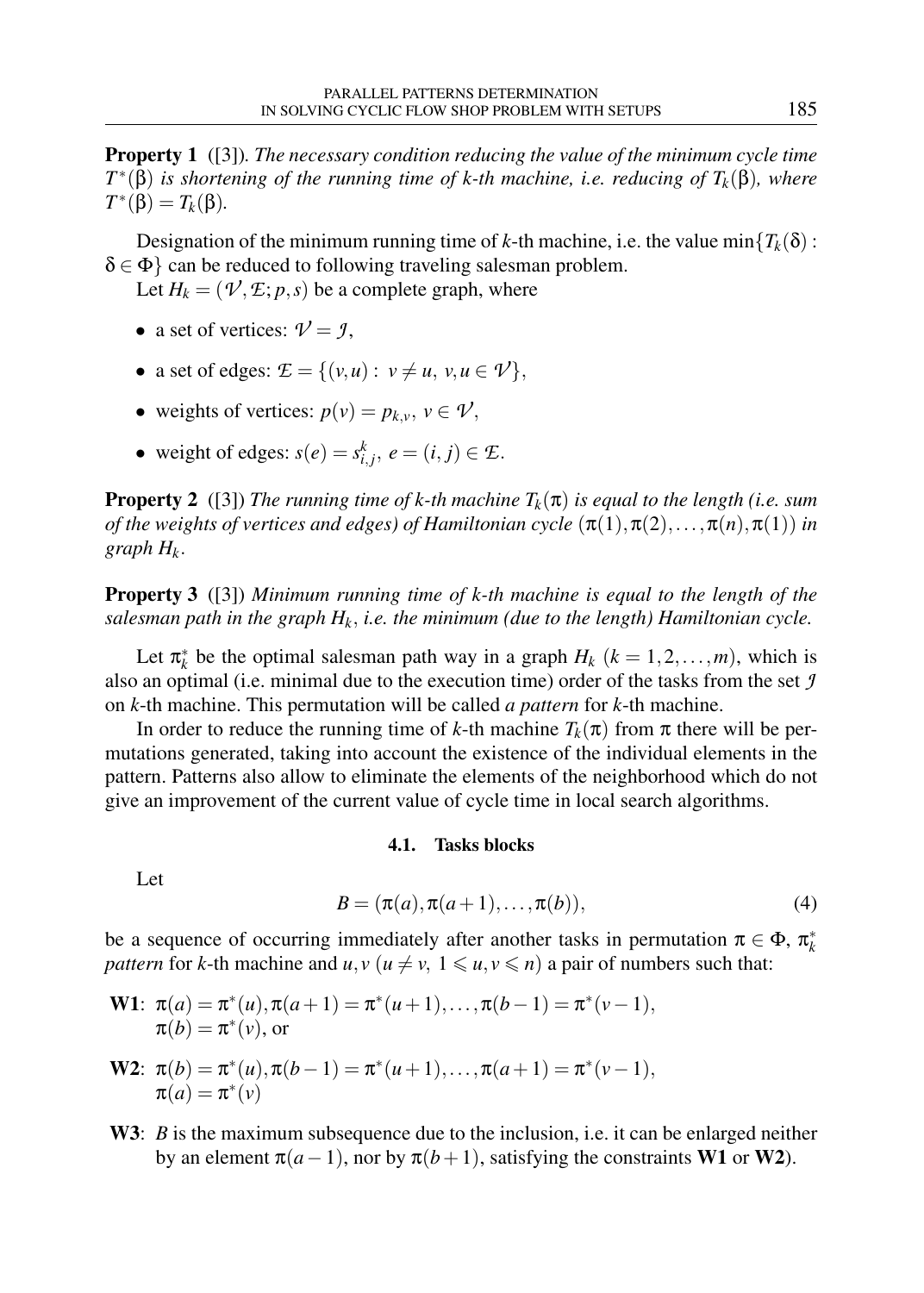If the sequence of tasks  $(4)$  satisfies the conditions **W1** and **W3** or **W2** and **W3**, then it is called a *block* on *k*-th machine ( $k \in \mathcal{M}$ ).

Below there is presented a sequential algorithm for determining all of the blocks in the permutation.

# Algorithm 1. *Alg SeqBlock*

 $\pi = (\pi(1), \pi(1), \ldots, \pi(n))$  - permutation;  $\pi^* = (\pi^*(1), \pi^*(1), \ldots, \pi^*(n))$  - pattern of permutation  $\pi$ ; *t* - number of blocks;  $(b_1, b_2, \ldots, b_t)$  - vector of blocks starting positions in  $\pi$ ;  $t \leftarrow 1; i \leftarrow 1;$ while  $(i \leq n)$  do  $b_t \leftarrow i; q \leftarrow (\pi^*)^{-1}(\pi(i));$ while  $(\pi(i) = \pi^*(q))$  do  $q \leftarrow q+1; i \leftarrow i+1;$  $i \leftarrow i+1$ ;

The computational complexity of the algorithm is  $O(n)$ .

Determination of the pattern (the optimal salesman path in the graph  $H_k$ ) is an NPhard problem. Therefore, there will be approximate algorithms used, e.g. 2-opt. For each machine the pattern will be determined before starting the proper algorithm.

# 4.2. Parallel determination of blocks

To speed up the running of the algorithm for determining the minimum cycle time, we present a method of parallelization of the most time-consuming procedures of determining blocks performed in each iteration.

Property 4 *Determination of blocks for cyclic flow shop problem with setups can be done in time O*(log*n*) *on mn-processor CREW PRAM machine.*

The method of determining the blocks is presented in the Algorithm 2.

# Algorithm 2. *Alg pblocks*

**Input:** permutations:  $\pi = (\pi(1), \pi(1), \ldots, \pi(n))$ and  $\pi^* = (\pi^*(1), \pi^*(1), \ldots, \pi^*(n))$ 

**Output:** vector of blocks starting positions  $(b_1, b_2, \ldots, b_k)$ ,  $k$  – number of blocks and vector of blocks ending positions  $(e_1, e_2, \ldots, e_k)$ 

Sample input:

$$
\pi = (8, 10, 7, 4, 5, 6, 3, 1, 9, 2)
$$

$$
\pi^* = (9, 3, 1, 6, 10, 7, 4, 5, 2, 8)
$$

$$
k = 2, b = (2, 7), e = (5, 8)
$$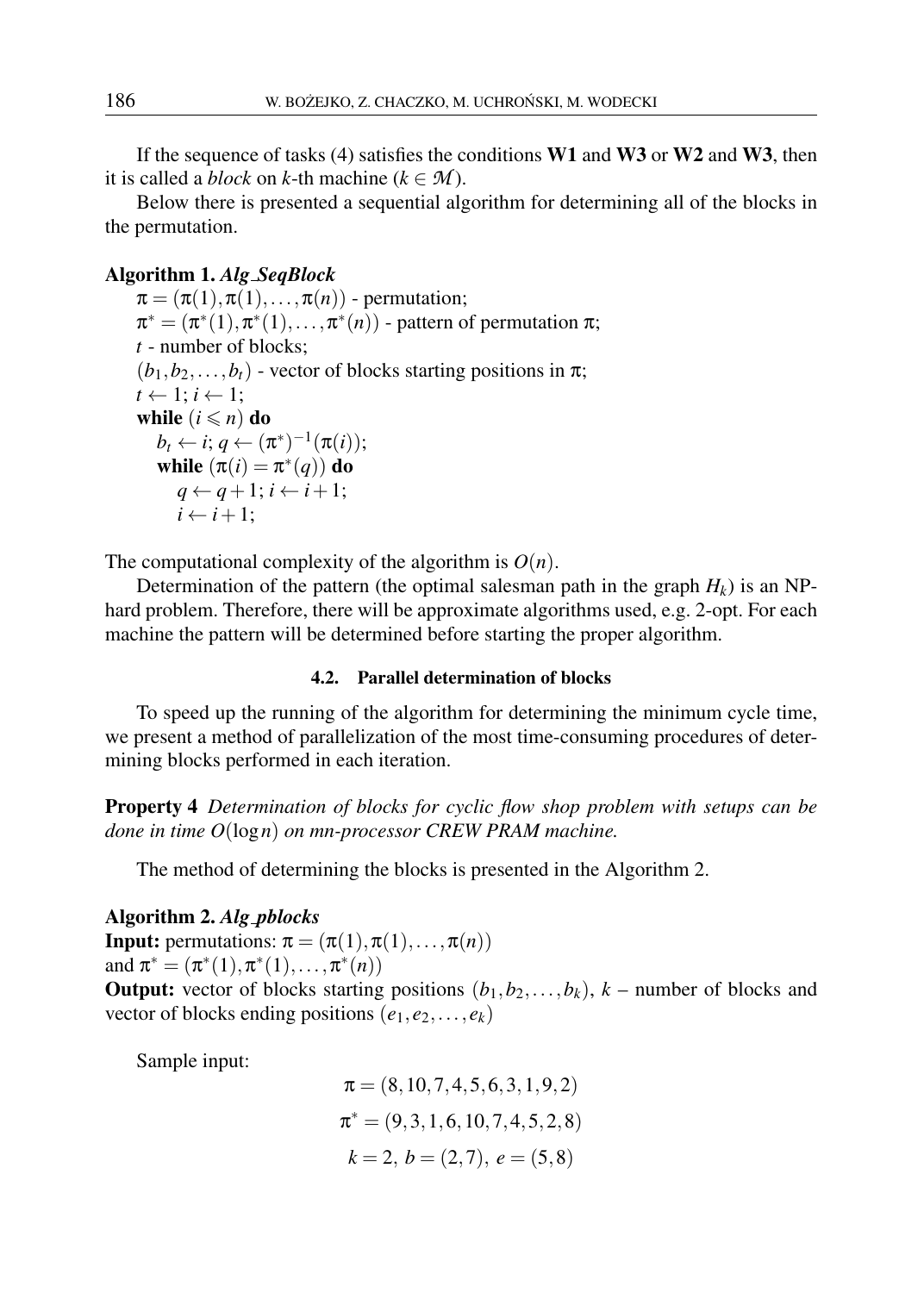$B_1 = (10, 7, 4, 5), B_2 = (3, 1)$ 

Step 1. parfor  $r \in \{1, 2, \ldots, p\}$  do  $\pi(0) := \pi(n+1) := \pi^*(0) := \pi^*(n+1) := -1;$  $(\pi^*)^{-1}(0) := (\pi^*)^{-1}(n+1) := -1;$ if (preceding position in  $\pi$  is identical as in  $\pi^*$ , i.e.  $\pi(r-1) = \pi^*((\pi^*)^{-1}(\pi(r))-1))$  then  $B_b[r] := 1;$ else  $B_b[r] := 0;$ if (next position in  $\pi$  is identical as in  $\pi^*$ , i.e.  $\pi(r+1) = \pi^*((\pi^*)^{-1}(\pi(r)) + 1))$  then  $B_e[r] := 1;$ else  $B_e[r] := 0;$ Step 2. parfor  $r \in \{1, 2, \ldots, p\}$  do if  $((B_b[r] = 0)$  and  $(B_b[r+1] = 1)$ ) then  $B_b[r] := 1;$ else  $B_b[r] := 0;$ for sample input: *B<sup>b</sup>* = (0*,*1*,*0*,*0*,*0*,*0*,*1*,*0*,*0*,*0)

Step 3. parfor  $r \in \{1, 2, \ldots, p\}$  do **if**  $((B_e[r] = 0)$  and  $(B_e[r-1] = 1)$ ) then  $B_e[r] := 1;$ else  $B_e[r] := 0;$ for sample input:

$$
B_e = (0, 0, 0, 0, 1, 0, 0, 1, 0, 0)
$$

**Step 4.** Determine the prefix sum of *P* elements from table  $B_b$ , i.e.

$$
\forall_{r \in \{1, 2, ..., p\}} P[r] = \sum_{i=1}^{r} B_{b}[i].
$$

for sample input:

$$
B_b = (0, 1, 0, 0, 0, 0, 1, 0, 0, 0)
$$
  

$$
P = (0, 1, 1, 1, 1, 1, 2, 2, 2, 2)
$$

```
Step 5. parfor r ∈ {1,2,..., p} do
```

$$
\begin{aligned}\n\text{if } (B_b[r] = 1) \text{ then} \\
b[P[r]] &:= r; \\
\text{if } (B_e[r] = 1) \text{ then} \\
e[P[r]] &:= r;\n\end{aligned}
$$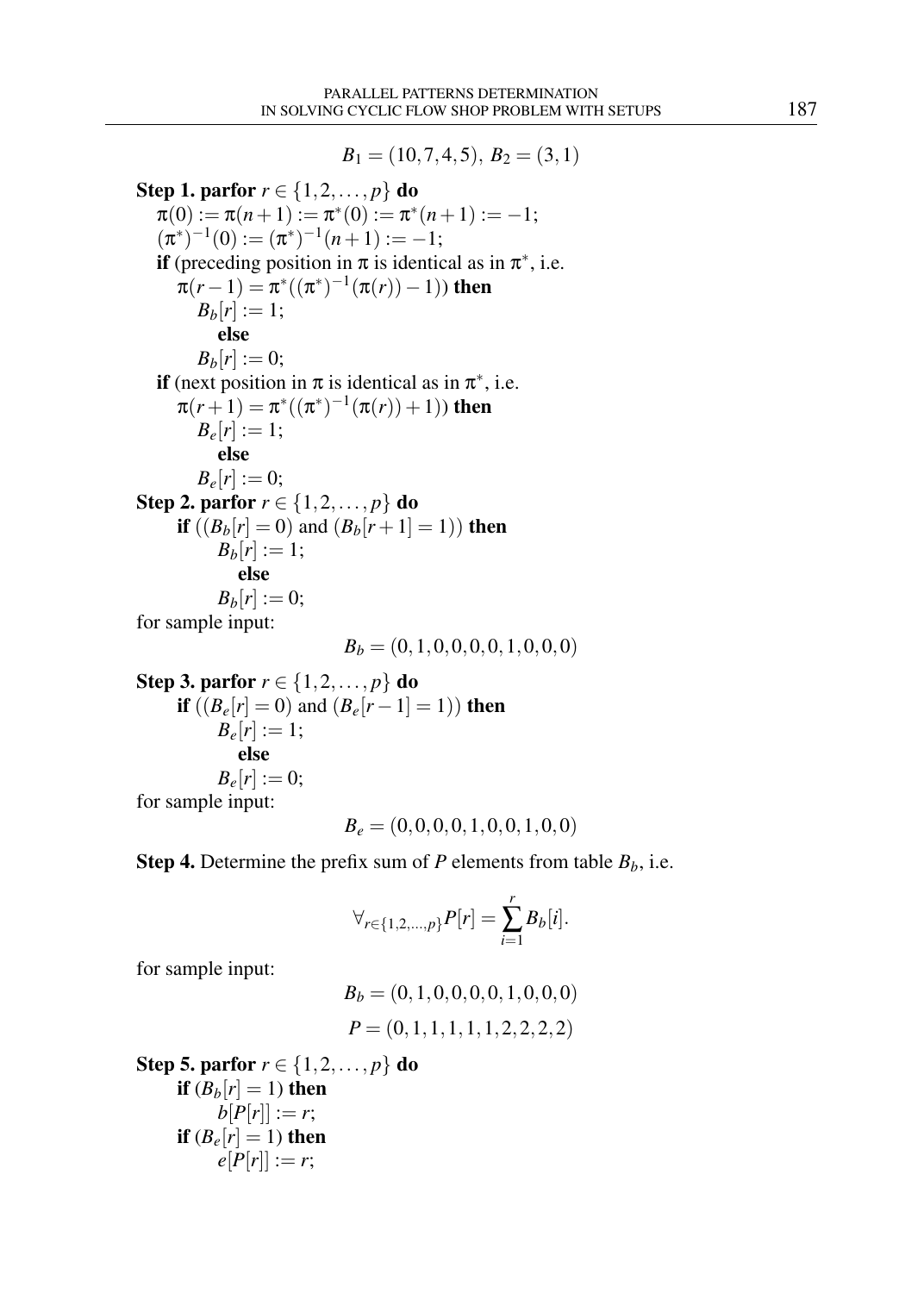for sample input:

$$
B_e = (0, 0, 0, 0, 1, 0, 0, 1, 0, 0)
$$
  
\n
$$
B_b = (0, 1, 0, 0, 0, 0, 1, 0, 0, 0)
$$
  
\n
$$
P = (0, 1, 1, 1, 1, 1, 2, 2, 2, 2)
$$
  
\n
$$
b = (2, 7), e = (5, 8)
$$

Fig. 1 shows the implementation of Algorithm 2 in the form of pblocks procedure of block determination with *n* processors using OpenMP parallelization library. This algorithm was then run on the Xeon Phi coprocessor. The input data are: the size of permutations in which blocks n, blocks *ttn*, a permutation pi and permutation – a pattern pi ptr are determined. Tables b b and b e, after the completion of the procedure, contain the beginning and ending positions of the following blocks.

```
int pblocks(int n, int *pi, int *pi_ptr,
   int *b b, int *b e)bk[i] = 1; else bk[i] = 0;
 int *pi_ptr_ = new int[n+2];int *b = new int[n+1];for(int i=2; i<=n; ++i)
                                                      p[i] = p[i-1] + b[i];int *b = new int[n+1];int *bk = new int[n+1];
                                                     int nblocks = 0;
                                                     #pragma omp parallel for
 int *p = new int[n+2];
 int *p_ = new int[n+2];for(int i=1; i<=n; ++i)
                                                       if(b[i] == 1)pi_ptr[0] = pi_ptr[n+1] = -1;b_b[p[i]] = i;zeros_pi(n, pi_ptr_);
 pi_ptr_{0} = pi_ptr_{n+1} = -1;if(bk[i] == 1)#pragma omp parallel for
                                                        b e[p[i]] = i;for(int i=1; i<=n; ++i)#pragma omp parallel for
                                                     for(int i=1; i<=n; ++i)
  pi_ptr_{[pi_ptr[i]] = i;#pragma omp parallel for
 for(int i=1; i<=n; ++i)
                                                       #pragma omp critical
                                                       if(b_b[i] != 0 or b_e[i] != 0)€
   if(pi[i-1]==pi_ptr[pi_pr-[pi[i]] - 1])nblocks++;
     b[i] = 1; else b[i] = 0;if(pi[i+1]==pi_prr[pi_pr'[pi[i]] + 1])#pragma omp parallel for
     bk[i] = 1; else bk[i] = 0;
                                                     for(int i=1; i<=nblocks; ++i)
   p[i] = p_{i}[i] = 0;if(b_b[i] == 0 \text{ and } b_e[i] != 0)b_b[i] = 1;<sup>1</sup>
                                                       if(b_e[i] == 0 and b_b[i] != 0)p[1] = b[1]; p[0] = 0;b_e[i] = n;#pragma omp parallel for
 for(int i=1; i \le n; ++i)
   if(b[i] == 0 and b[i+1] == 1)delete[] pi_ptr_; delete[] b; delete[] b_;
                                                     delete[] p; delete[] p_;
     b[i] = 1; else b[i] = 0;return nblocks;
 #pragma omp parallel for
 for(int i=n; i>=1; -i)
                                                   \mathcal{F}if(bk[i] == 0 and bk[i-1] == 1)
```
Figure 1: Function of the parallel block determination.

#### 5. Computational experiments

A parallel procedure for the blocks determination has been implemented in C++ using OpenMP library. The data for computational experiments (permutations of tasks)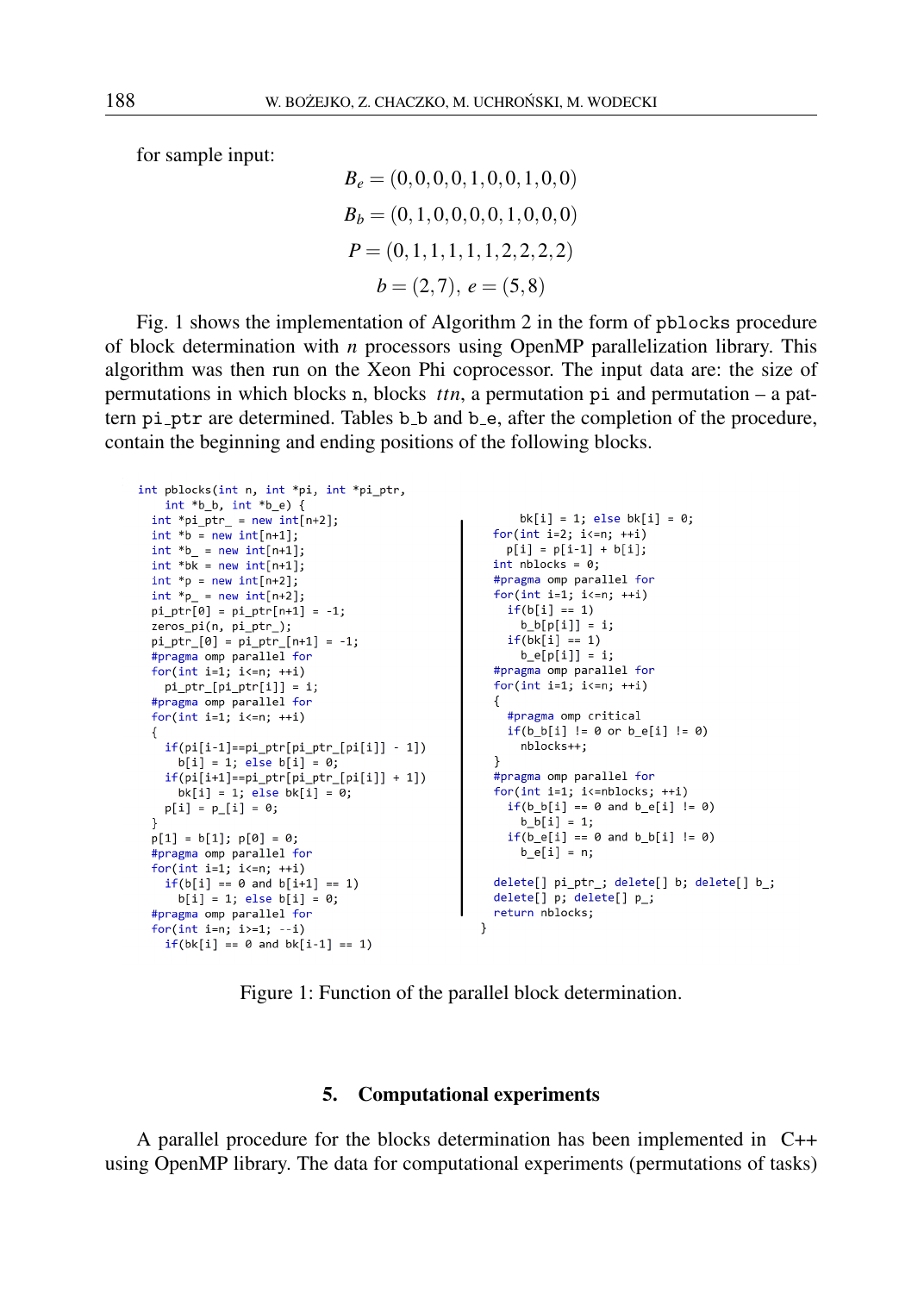were generated randomly. The number of elements of permutations changed in range from  $10^3$ , to  $10^7$ . Computational experiments were carried out in a computing environment with shared memory - the coprocessor Intel Xeon Phi 3120 (6GB, 1.1 GHz) enabling the use of 228 cores.

The aim of the first phase of the experiments was to demonstrate the effectiveness of the (sequential) mechanism of blocks based on patterns. For this purpose, a procedure for blocks determining was placed in the classic (*tabu search*, TS), algorithm with prohibitions with tabu list determined of length 7. There were two versions of the algorithm run - with and without blocks, for a predefined number of 1000 iterations. There was (*Percentage Relative Deviation*, PRD) studied to solve the reference solution obtained with the use of NEH algorithm (Nawaz i in. [10]) for test data from work [13]. The results reported in Table 1, indicate that with nearly a twofold shorter time of the algorithm running, the obtained results were much better (32.8% improvement over the NEH) as compared to the version of the algorithm running without the block mechanism (29.0% improvement over the NEH).

| $n \times m$    | t[s]   | $t_B[s]$ | <b>PRD</b> | $PRD_R$ |
|-----------------|--------|----------|------------|---------|
| $20 \times 5$   | 2.2    | 0.8      | $-30.0$    | $-32.7$ |
| $20 \times 10$  | 3.0    | 0.9      | $-29.5$    | $-31.6$ |
| $20 \times 20$  | 4.7    | 1.2      | $-29.8$    | $-30.7$ |
| $50 \times 5$   | 35.7   | 17.7     | $-32.5$    | $-34.1$ |
| $50 \times 10$  | 48.4   | 22.0     | $-29.6$    | -34.5   |
| $50 \times 20$  | 73.9   | 28.3     | $-28.3$    | $-31.8$ |
| $100 \times 5$  | 292.1  | 181.8    | $-30.7$    | -36.7   |
| $100 \times 10$ | 391.9  | 203.8    | $-28.1$    | $-33.6$ |
| $100 \times 20$ | 604.7  | 266.4    | $-27.9$    | $-31.6$ |
| $200 \times 10$ | 3212.2 | 1791.1   | $-26.7$    | $-32.9$ |
| $200 \times 20$ | 5255.5 | 2497.7   | $-26.2$    | $-31.1$ |
| Average         | 902.2  | 455.6    | $-29.0$    | $-32.8$ |

Table 1: Comparison of PRD to NEH for TS algorithm with and without the blocks - 1,000 iterations.

The second phase of the experiment consisted of measuring the acceleration of the procedure for the parallel determining of the blocks. The results of computational experiments for the co-processor Intel Xeon Phi 3120 were shown in Tables 2 and 3 and presented in Fig. 2 and 3. For a different number of tasks in permutation the acceleration initially increases quite rapidly, reaches a maximum, and then decreases slowly. The number of processors for which the maximum acceleration is reached depends on the size of the problem. Using the notion of *scalability* of parallel algorithms one can say that for  $5000 \cdot 10^3$  tasks in a permutation parallel method for block determination is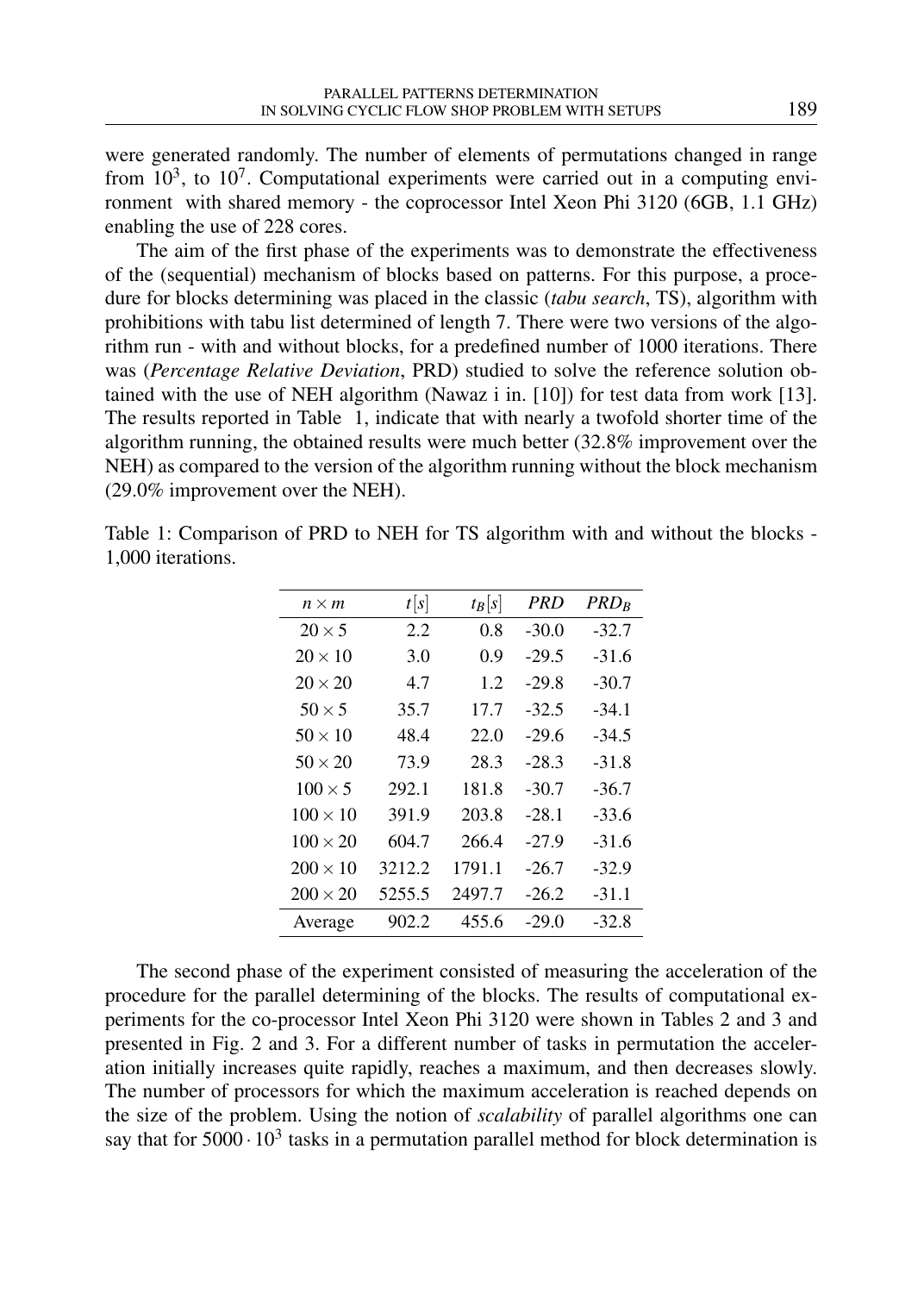characterized for  $p = 1, 2, \ldots, 32$  with a strong scalability, since with an increase in the number of processors the acceleration increases (Fig. 3).

| $\lambda^{(1)}$    | $p = 2$ | $p = 4$ | $p=6$ | $p = 8$ | $p = 10$ |
|--------------------|---------|---------|-------|---------|----------|
| 1                  | 0.003   | 0.001   | 0.001 | 0.001   | 0.001    |
| 2                  | 0.008   | 0.004   | 0.003 | 0.004   | 0.003    |
| 5                  | 0.018   | 0.008   | 0.008 | 0.007   | 0.007    |
| 10                 | 0.037   | 0.016   | 0.017 | 0.017   | 0.015    |
| 20                 | 0.078   | 0.033   | 0.036 | 0.043   | 0.033    |
| 50                 | 0.308   | 0.154   | 0.165 | 0.143   | 0.147    |
| 100                | 0.632   | 0.441   | 0.458 | 0.443   | 0.400    |
| 200                | 0.961   | 0.915   | 0.986 | 1.047   | 0.980    |
| 500                | 1.229   | 1.578   | 1.889 | 2.061   | 2.171    |
| 1000               | 1.309   | 1.943   | 2.498 | 2.773   | 3.024    |
| 2000               | 1.302   | 2.255   | 2.994 | 3.490   | 3.810    |
| 5000               | 1.366   | 2.478   | 3.431 | 4.160   | 4.880    |
| 10000<br>$\lambda$ | 1.398   | 2.584   | 3.612 | 4.461   | 5.266    |

Table 2: Acceleration of pblocks procedure.

<sup>(1)</sup>  $\lambda = n \cdot 10^3$ , coprocessor Intel Xeon Phi 3120A

| $\lambda^{(1)}$ | $p = 16$ | $p = 32$ | $p = 64$ | $p = 128$ |
|-----------------|----------|----------|----------|-----------|
| 1               | 0.001    | 0.001    | 0.001    | 0.001     |
| 2               | 0.003    | 0.002    | 0.002    | 0.001     |
| 5               | 0.007    | 0.006    | 0.006    | 0.004     |
| 10              | 0.015    | 0.013    | 0.012    | 0.008     |
| 20              | 0.033    | 0.029    | 0.023    | 0.019     |
| 50              | 0.129    | 0.129    | 0.100    | 0.073     |
| 100             | 0.400    | 0.347    | 0.261    | 0.195     |
| 200             | 0.988    | 0.884    | 0.697    | 0.507     |
| 500             | 2.234    | 2.222    | 1.799    | 1.285     |
| 1000            | 3.360    | 3.552    | 2.967    | 2.278     |
| 2000            | 4.679    | 5.307    | 4.961    | 3.853     |
| 5000            | 6.306    | 8.270    | 8.154    | 7.043     |
| 10000           | 7.091    | 9.766    | 10.775   | 9.679     |

Table 3: Acceleration of pblocks procedure.

<sup>(1)</sup>  $\lambda = n \cdot 10^3$ , coprocessor Intel Xeon Phi 3120A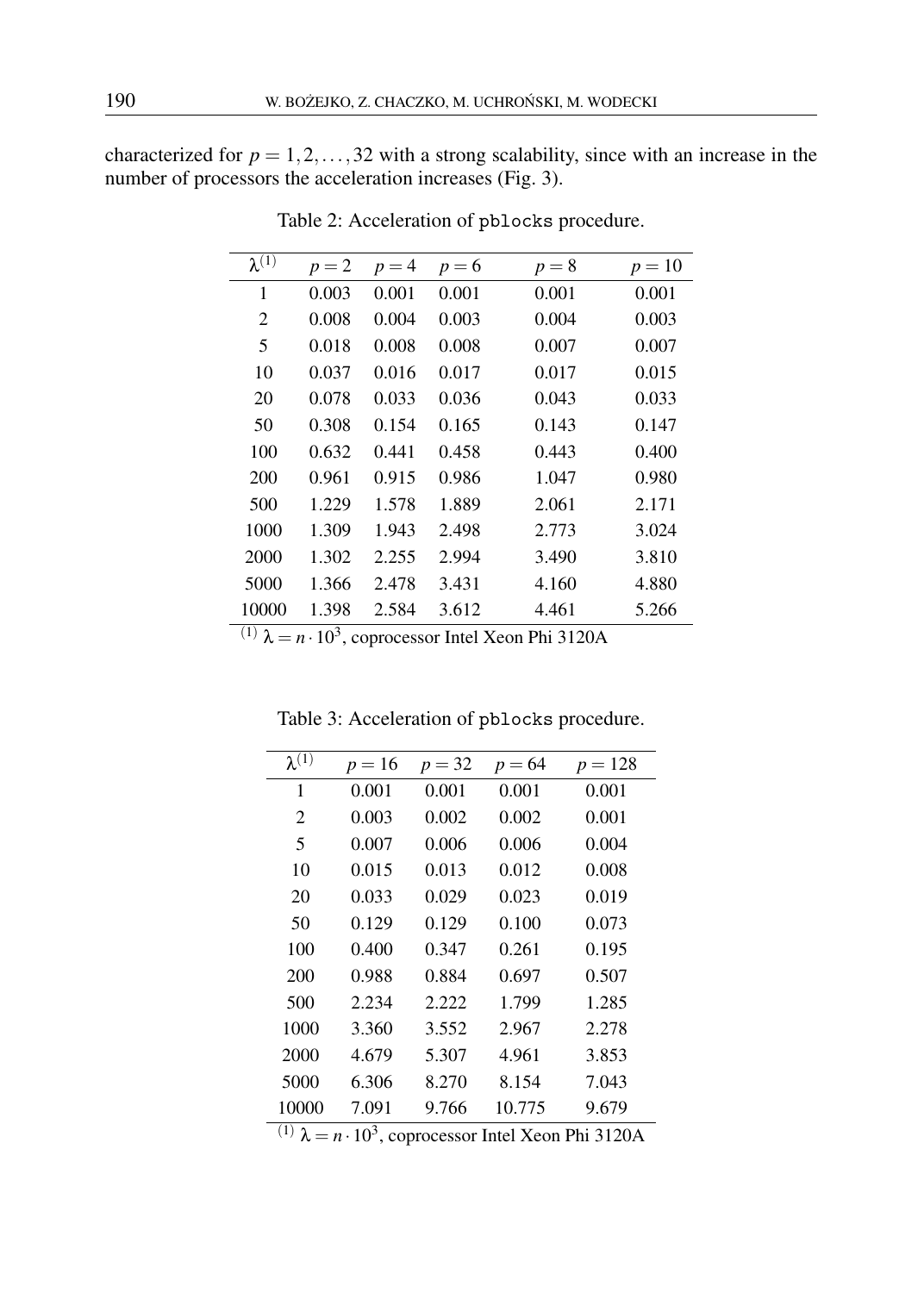

Figure 2: Dependency of acceleration on the number of processors – Intel Xeon Phi 3120A.



Figure 3: Dependency of acceleration on the number of tasks – Intel Xeon Phi 3120A.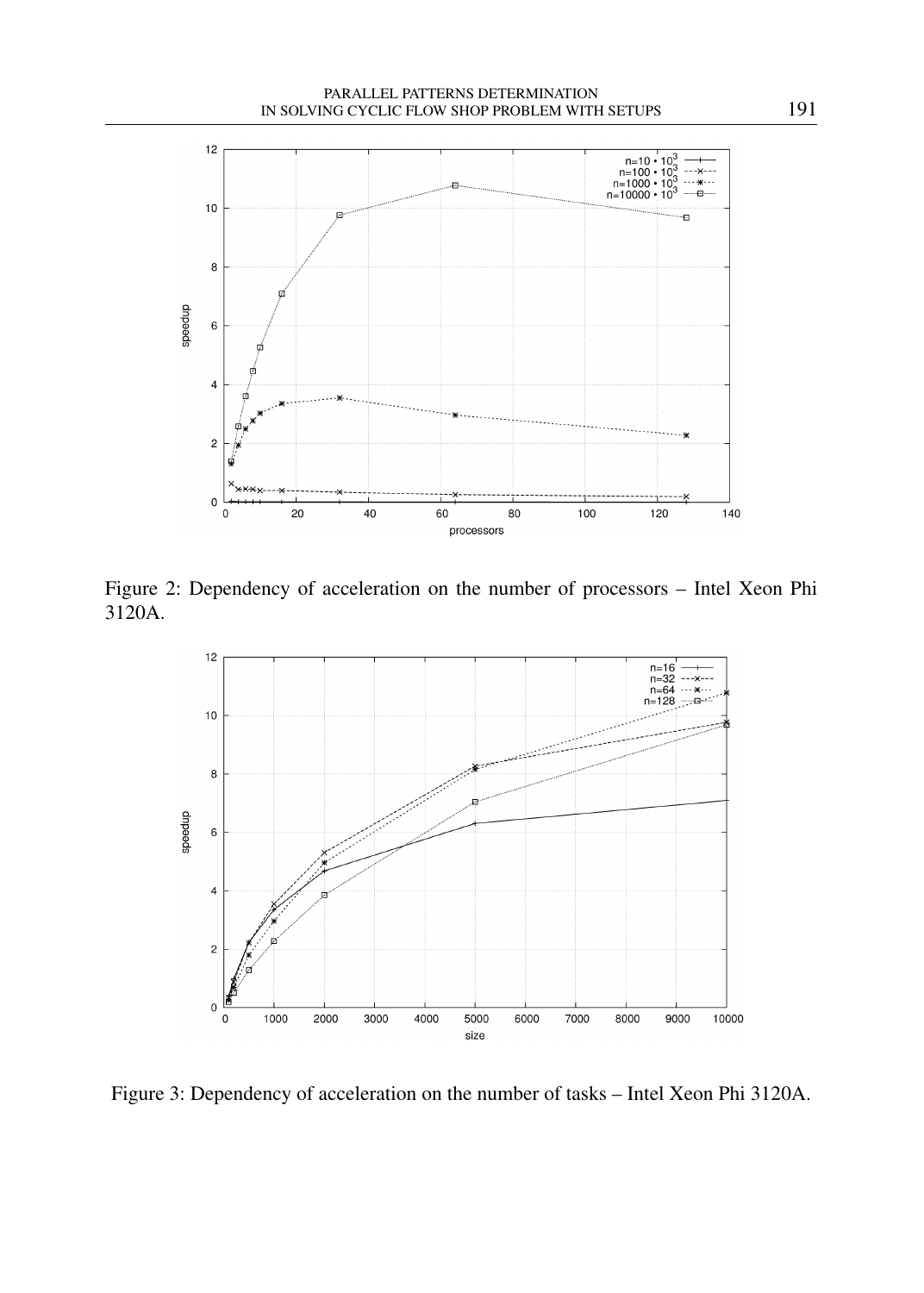## 6. Conclusions and comments

This paper presents a new concept of blocks for a cyclic flow shop problem with machine setups, using multiple patterns of different sizes. Patterns represent the optimal order of visiting cities in a traveling salesman problem, ensuring block properties in the problem. The use of the block properties enables for a significant reduction in the number of viewed neighbors in metaheuristic algorithms based on viewing the neighborhoods. Future work in the work's field could be focused on the extension of the pattern approach (which creates blocks in a solution) by researching a distance measure based on the pattern-based neighborhood.

#### References

- [1] Bożejko W., Uchroñski M., Wodecki M. (2016). Parallel metaheuristics for the cyclic flow shop scheduling problem. Computers & Industrial Engineering, 95, 156–163.
- [2] Bożejko, W., Pempera, J., Wodecki, M. (2015). Parallel Simulated Annealing Algorithm for Cyclic Flexible Job Shop Scheduling Problem. Lecture Notes in Artificial Intelligence No. 9120, Springer, 603–612.
- [3] Bożejko, W., Uchronski, M., Wodecki, M. (2015). Block approach to the cyclic flow shop scheduling. Computers & Industrial Engineering, 81, 158–166.
- [4] Bożejko, W., Wodecki, M. (2007). On the theoretical properties of swap multimoves. Operations Research Letters, 35(2), 227–231.
- [5] Brucker, P., Burke, E. K., Groenemeyer, S. (2012). A branch and bound algorithm for the cyclic job-shop problem with transportation. Computers & Operations Research, 39, 12, 3200–3214.
- [6] Gertsbakh, I., Serafini, P. (1991). Periodic transportation schedules with flexible departure times. European Journal of Operational Research, 50, 298  $\check{U}$ -309.
- [7] Grabowski, J., Wodecki, M. (2004). A very fast tabu search algorithm for the permutation flow shop problem with makespan criterion. Computers & Operations Research, 31, 1891–1909.
- [8] Kats, V., Levner, E. (2010). A fast algorithm for a cyclic scheduling problem with interval data. In Proceedings of the annual operations research society of Israel (ORSIS-2010) conference, February 2010, Nir Etzion, Israel.
- [9] Mendez, C. A., Cerda, J., Grossmann, I. E., Harjunkoski, I., Fahl, M. (2006). Stateofthe-art review of optimization methods for short-term scheduling of batch processes. Computers and Chemical Engineering, 30, 913U-946.